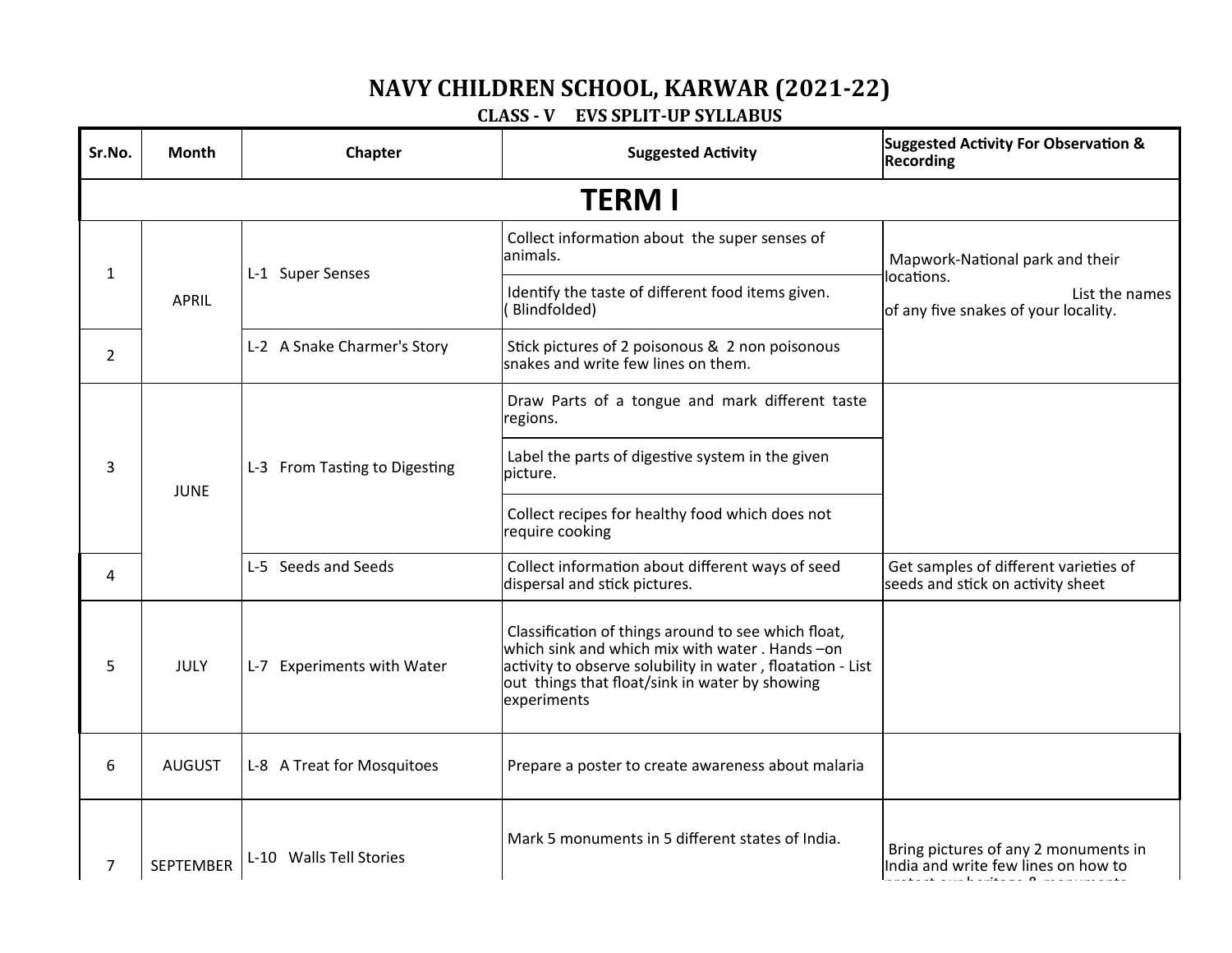|  |                                          | ∏protect our heritage & monuments. |
|--|------------------------------------------|------------------------------------|
|  | Visit to a monument/museum Make a report |                                    |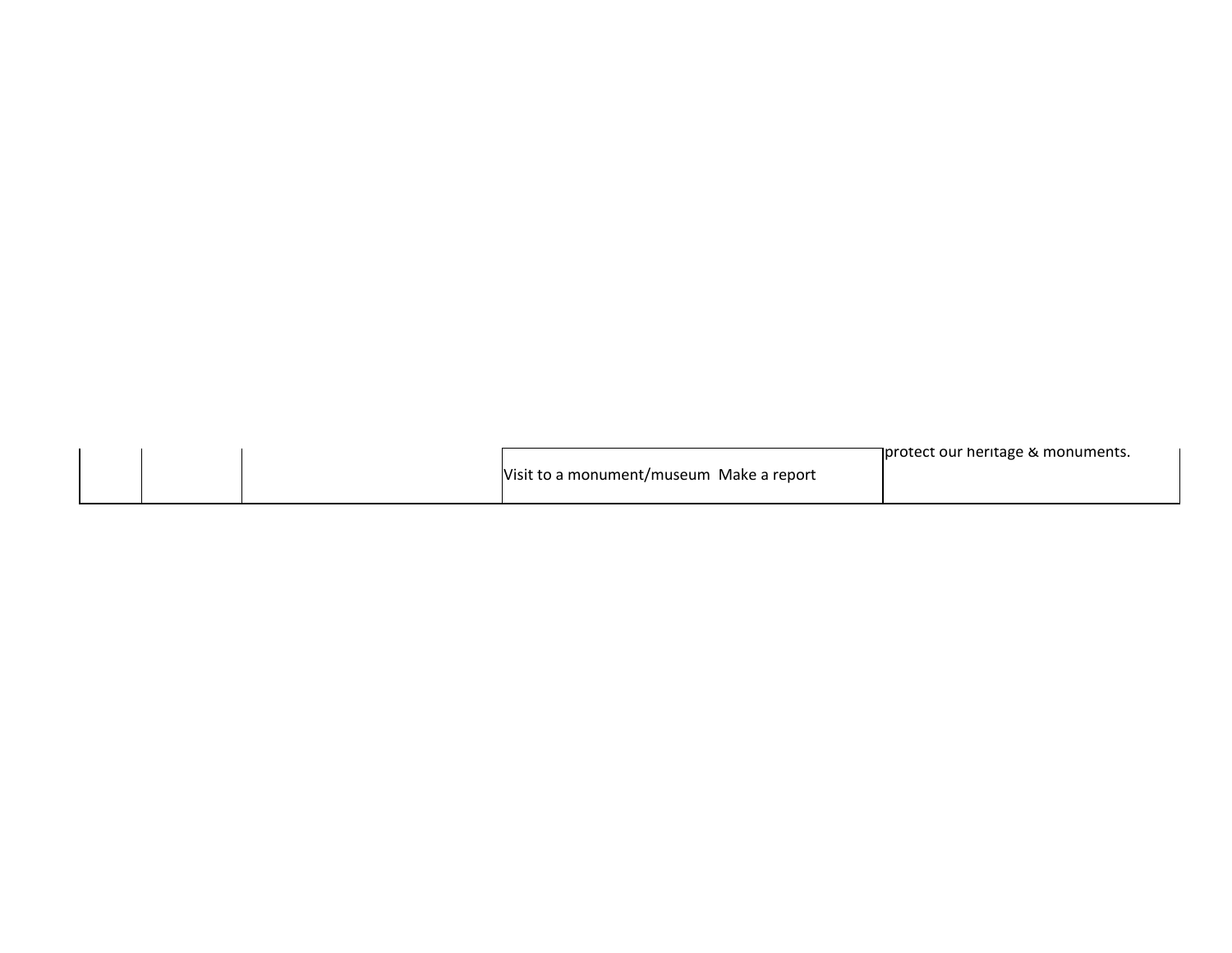## **TERM II**

| 8  | <b>OCTOBER</b>  | L-11 Sunita in Space                | Read globe, location of places on the globe. Draw &<br>label various phases of moon.                                                                       | Collect information on anyone spaceship<br>of India that was sent to Moon. Support<br>with pictures.         |
|----|-----------------|-------------------------------------|------------------------------------------------------------------------------------------------------------------------------------------------------------|--------------------------------------------------------------------------------------------------------------|
| 9  |                 | L-12 What if it Finishes            | Map recording of the states where oil fields are there                                                                                                     | Poster making and writing slogans on<br>'save fuel'                                                          |
| 10 |                 | L-13 A Shelter so High!             | Map work Mark the states we come across while<br>traveling from Mumbai to Ladakh and their capitals                                                        |                                                                                                              |
| 11 | <b>NOVEMBER</b> | L-14 When the Earth Shook!          | Write 8 to 10 lines on any one natural disaster other<br>than earth quake. Stick pictures.                                                                 | Telephone Directory for Emergency<br>numbers (fire station, near by hospital,<br>ambulance, police station.) |
|    |                 |                                     | Mock drill if there is an earthquake                                                                                                                       |                                                                                                              |
| 12 |                 | DECEMBER   L-15 Blow Hot; Blow Cold | Making a paper whistle, paper snake                                                                                                                        |                                                                                                              |
|    |                 |                                     | Classifying the musical instruments into ones that<br>make sound by blowing air , percussion instruments                                                   |                                                                                                              |
|    |                 | $11 - 16$ Who will do this Work?    | List ten different types of work that people do for<br>you. Categorize which work is seen as dirty and what<br>work is seen as clean . Stick few pictures. |                                                                                                              |